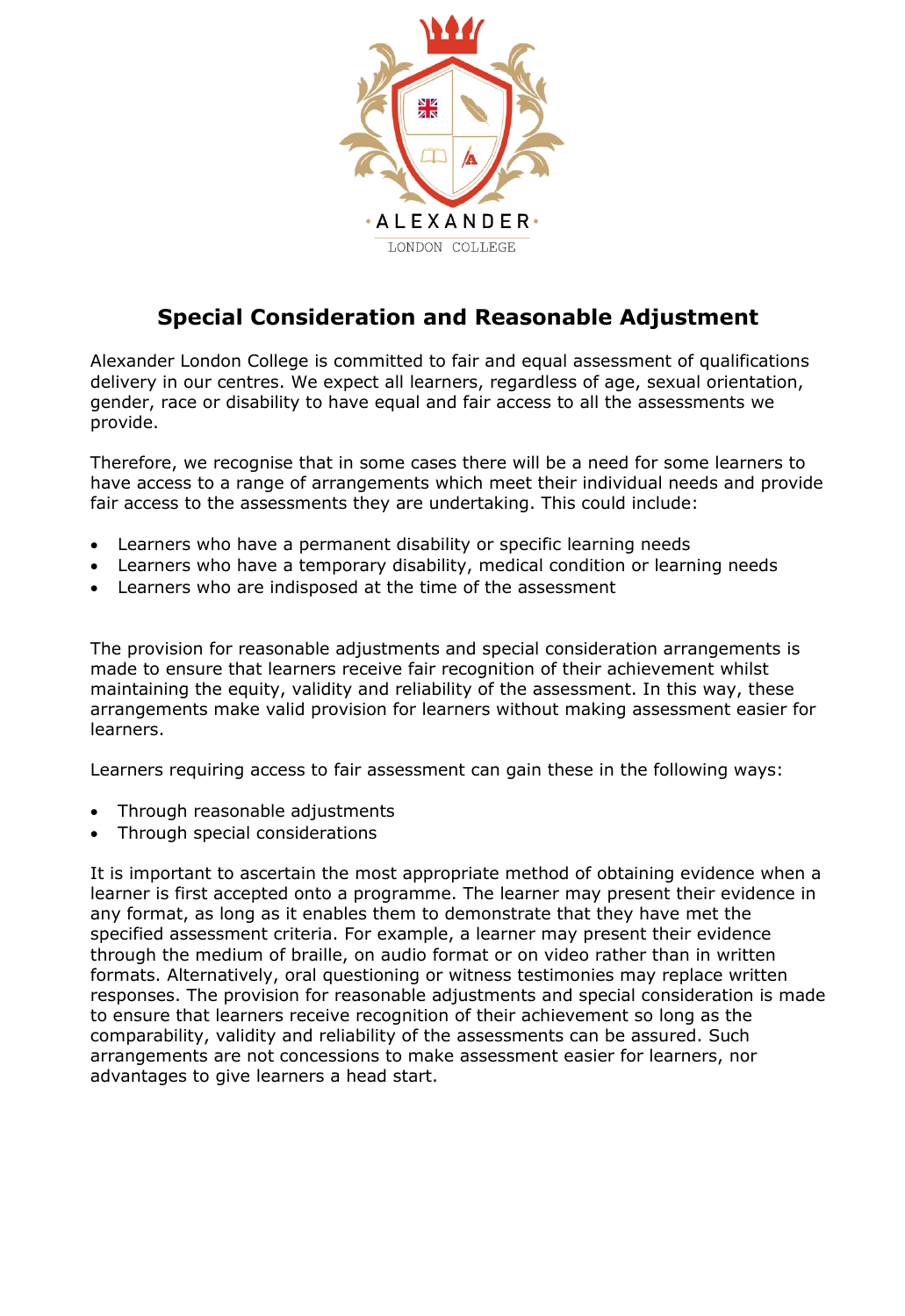## **Reasonable adjustments**

A reasonable adjustment is defined as an action that will reduce the effect of a disability or difficulty that places the learner at a substantial disadvantage during assessment.

Reasonable adjustments must not affect the integrity of the assessment, but may involve:

- Making changes for individuals to the standard assessment arrangements, for example allowing learners extra time to complete the assessment
- Adapting assessment materials, such as providing materials in Braille for those with visual impairments
- Providing access facilitators during assessment, such as a sign language interpreter or a reader
- Re-organising the assessment room, such as removing visual stimuli for an autistic learner
- using assistive technology, such as screen reading or voice activated software
- providing the mechanism to have different colour backgrounds to screens for onscreen assessments or asking for permission for copying to different coloured paper for paper based assessments
- providing and allowing different coloured transparencies with which to view assessment papers

Reasonable adjustments are requested and approved before the assessment takes place. The use of a reasonable adjustment will not be taken into consideration during the assessment of a learner's work.

Every request for a reasonable adjustment will be considered on a case by case basis by Aspire Academic & Vocational Qualifications. What is reasonable in terms of an adjustment to the assessment will depend on the individual circumstances, cost implications and the practicality and effectiveness of the adjustment.

## **Procedure for applying for a Reasonable Adjustment**

All learners must submit a request for a reasonable adjustment in writing to the Quality Manager at Alexander London College. Alexander London College will liaise with the examination centre behalf of the learners.

#### **Special Considerations**

Special considerations are different to reasonable adjustments as they apply to a disadvantage that occurs to the learner either just before or during the assessment. Reasons for special consideration could be:

- Temporary illness,
- Injury
- Adverse circumstances at the time of the assessment